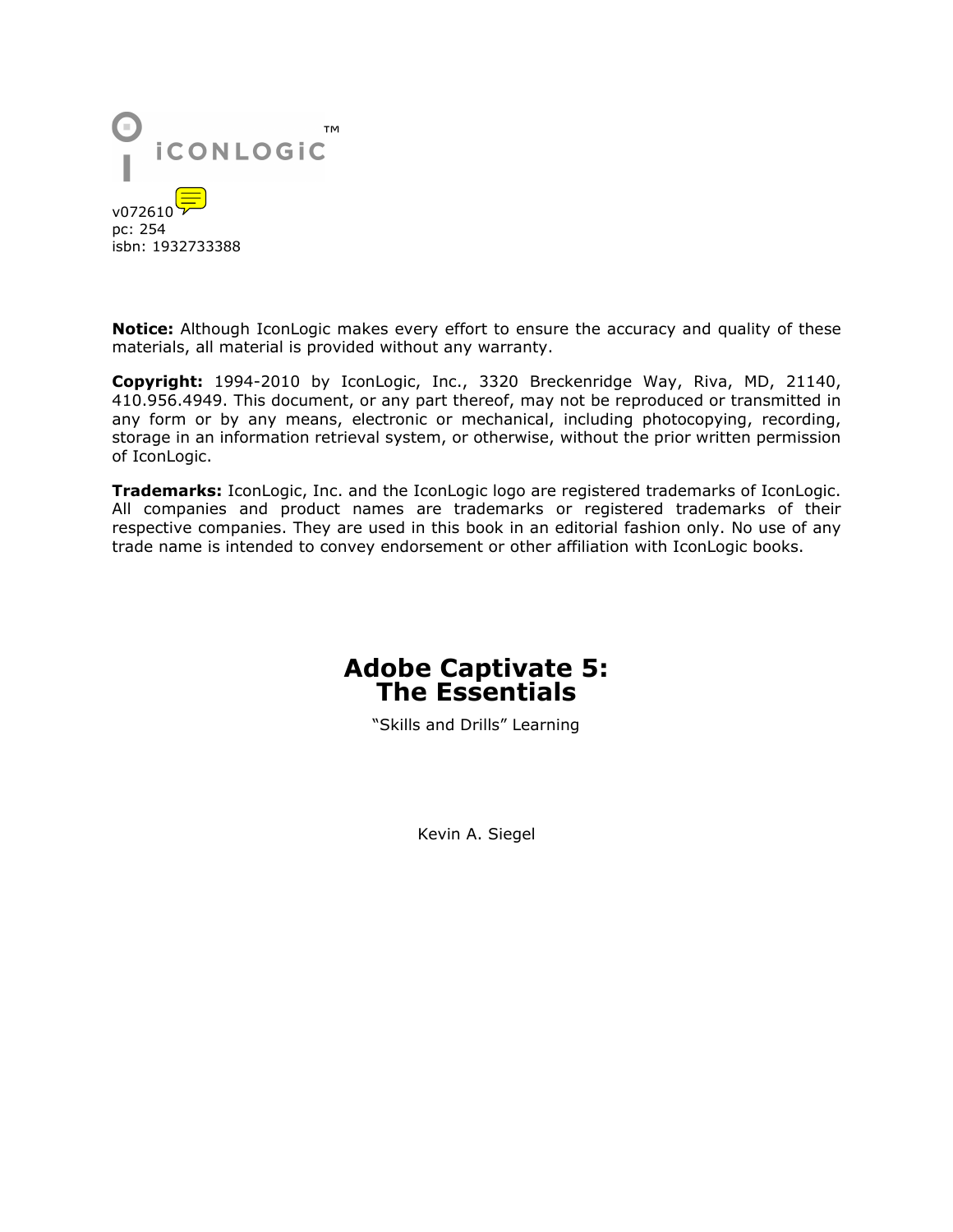## **Student Activity: Insert a Text Button**

1. ButtonHighlightMe.cp should still be open and you should still be on **Slide 1**.

You are about to add a button to the slide that will freeze the project on Slide 1 until your learner clicks the button. Once clicked, the button will jump the learner to the next slide in the lesson.

- 2. Edit the button style for a Text button.
	- choose **Edit > Object Style Manager**
	- at the far left of the dialog box, click the triangle to expand the **Standard Objects** group
	- select **Button**

| Standard Objects |                       |
|------------------|-----------------------|
|                  | Captions              |
|                  | Button                |
|                  | Text Enry Box         |
|                  | Text Entry Box button |

- from the middle column, select **[Default Text Button Style]**
- $\Box$  from the Character group at the right, change the font Family to **Verdana**
- $\Box$  change the Size to 15

| Character              |  |
|------------------------|--|
| Family: Verdana        |  |
| Style: Regular         |  |
| Size: 15               |  |
| Format: $T  T  T  T  $ |  |
| Color:                 |  |

- ensure that the Color is **black**
- **C** click the **OK** button
- 3. Insert a Text button.

#### choose **Insert > Standard Objects > Button**

The new button appears in the middle of the slide.

- 4. Save your work.
- 5. Add a caption to the button.
	- $\Box$  double-click the button to show the Properties panel
	- from the General group, change the Caption to the word **Begin**

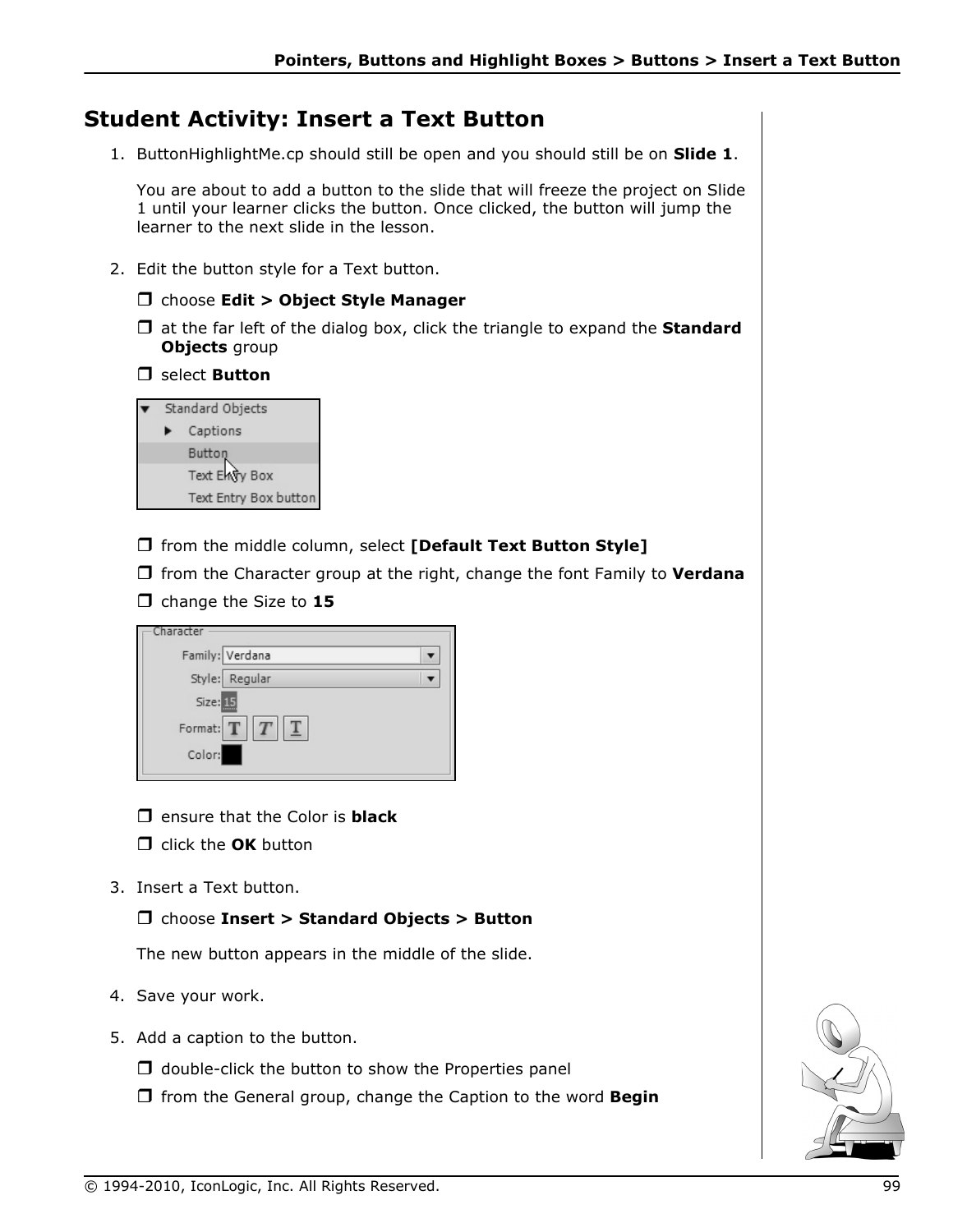

- 6. Set the button's Action.
	- □ on the Properties panel, scroll down to the **Action** group
	- from the **On Success** drop-down menu, select **Go to the next slide**

| <b>ACTION</b>                    |          |  |
|----------------------------------|----------|--|
| On Success: Go to the next slide |          |  |
| Attempts: 1                      | Infinite |  |

- 7. Set the button's Timing.
	- $\Box$  on the Properties panel, scroll down to the **Timing** group
	- from the **Display For** drop-down menu, select **rest of slide**
	- ensure that **Appear After** is set to **0 sec**

| <b>TIMING</b>              |  |
|----------------------------|--|
| Display For: rest of slide |  |
| Appear After: 0 sec        |  |

8. Drag the button until its position is similar to the picture below.



- 9. Save your work.
- 10. Preview the next 5 slides.

press [**F10**] on your keyboard (Mac users, press [**Command**] [**F10**])

As the first slide plays, notice that the action stops too soon—not all of the images have had a chance to appear. You will fix that problem next.

11. Close the preview.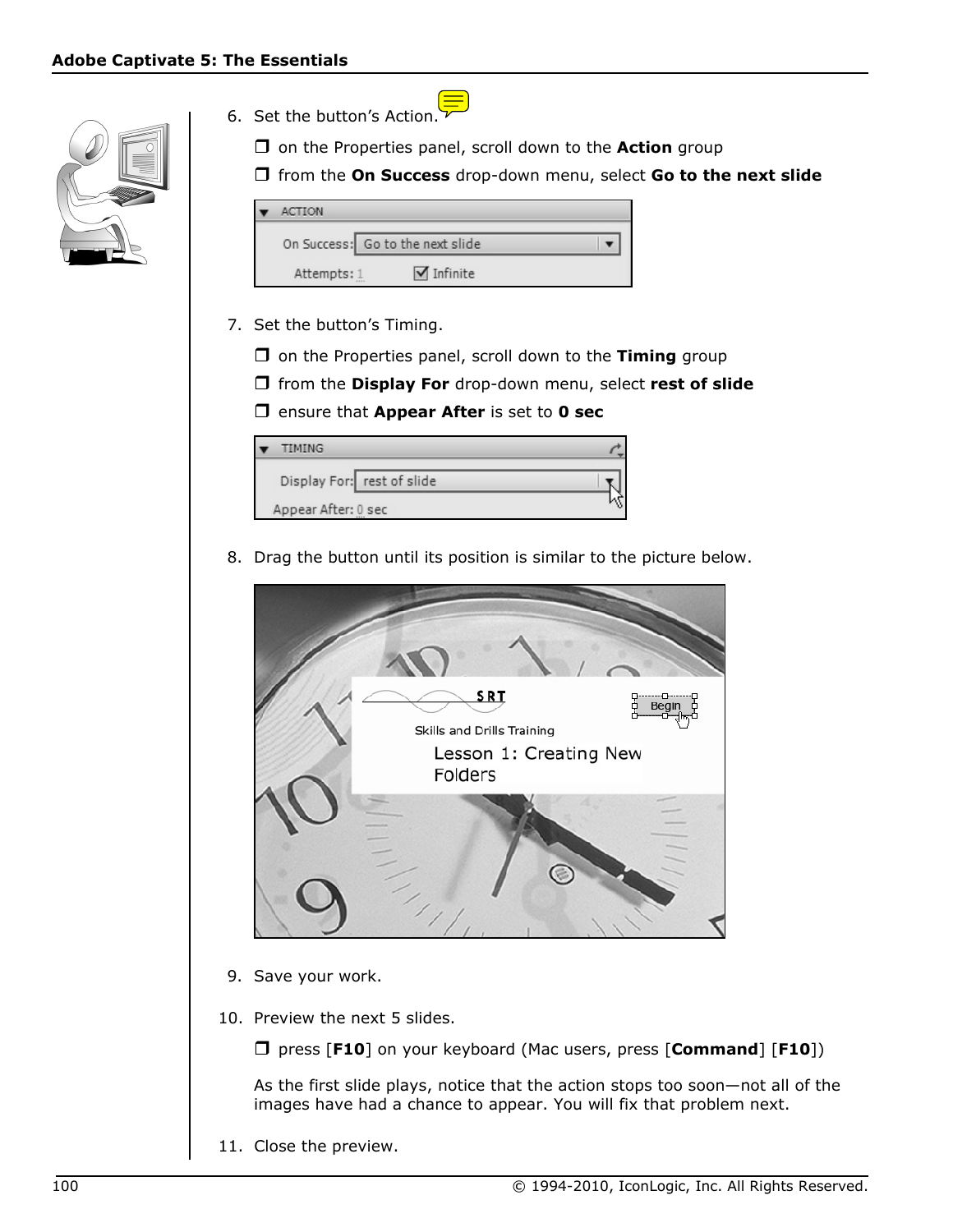- 4. Attach a keyboard shortcut to the button.
	- on Slide 1, double-click the Image Button to display the **Properties** panel
	- **T** from the **Action** group, select the Shortcut field
	- **D** press [**Enter**] on your keyboard

The word **Enter** appears in the Shortcut field. And just like that, you've made the [Enter] key the shortcut your learners can use to activate the button.

| <b>ACTION</b>                          |     |
|----------------------------------------|-----|
| On Success: Go to the next slide       |     |
| $\blacksquare$ Infinite<br>Attempts: 1 |     |
| Last Attempt: Continue                 |     |
| Allow Mouse Click                      |     |
| Shortcut: Enter                        | íπi |

- 5. Starting on Slide 1, preview the next five slides (**File > Preview**).
- 6. Run your mouse over the button on Slide 1 and notice the "rollover" effect that is part of the Image button.
- 7. Press [**Enter**] on your keyboard and, thanks to the keyboard shortcut you attached to the button, you should end up on Slide 2.
- 8. Close the preview and save your work.

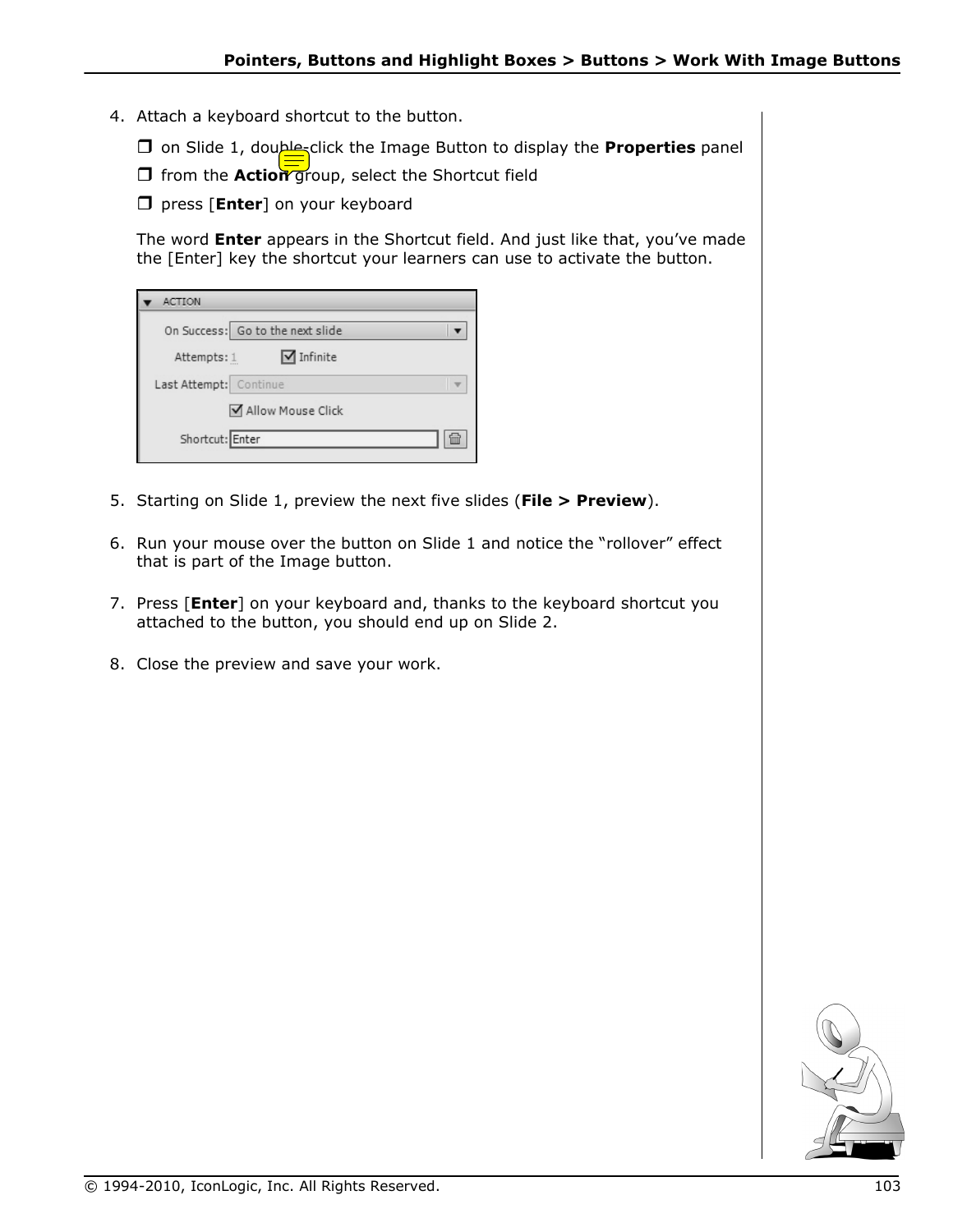# **Click Boxes**

Instead of telling and then showing a learner how to perform an action, you can insert Click Boxes that allow the learner to perform actions such as clicking a menu or menu command.

## **Student Activity: Insert a Click Box**

- 1. The ConvertMeToSimulation project should still be open.
- 2. Preview the project.

There is an interactive button on the first slide. Clicking the button will take you to Slide 2. From this point forward, there is no interactivity in the project.

- 3. Close the preview.
- 4. Insert a Click Box on Slide 3.

 $\Box$  go to Slide 3

### choose **Insert > Standard Objects > Click Box**

A new Click Box appears in the middle of your screen. The mouse badge on the lower right of the Click Box, while small, contains valuable information. If you look closely, you will see a green icon on the left side of the mouse badge indicating that the Click Box will be activated with a left click. You can use the Click Box Properties to set the box to the right-clickable, in which case the right side of the mouse badge would be green.

- 5. Change the On Success action for the Click Box.
- $\Box$  double-click the Click Box to display ACTION the Properties panel On Success: Go to the next slide *D*from the top of the **Action** group Attempts: 1  $\blacksquare$  Infinite **On Success** drop-down menu, Last Attempt: Continue choose **Go to the next slide** Allow Mouse Click **D** from the **Attempts** area, ensure Shortcut: that **Infinite** is selected OPTIONS 6. Add a Failure Caption to the Click Box. Captions: □ Success □ Failure  $\Box$  Hint  $\Box$  ensure that the Properties panel for the Click Box is still open Others: Ø Pause for Success/Failure Captions Show Hand Cursor Over Hit Area  $\Box$  from the Options group, Captions Double-click area, select **Failure Ø** Disable Click Sound  $\Box$  ensure that the remaining options Pause project until user clicks match the picture at the right Right-click **TIMING** The **Failure Caption** option will insert a Failure Caption on the slide for you.  $\sqrt{3}$  sec Display For: specific time This is the caption that will appear if the Appear After: 0 sec learner does not click on the Click Box.



 $\overline{\mathbf{v}}$ 

Ò